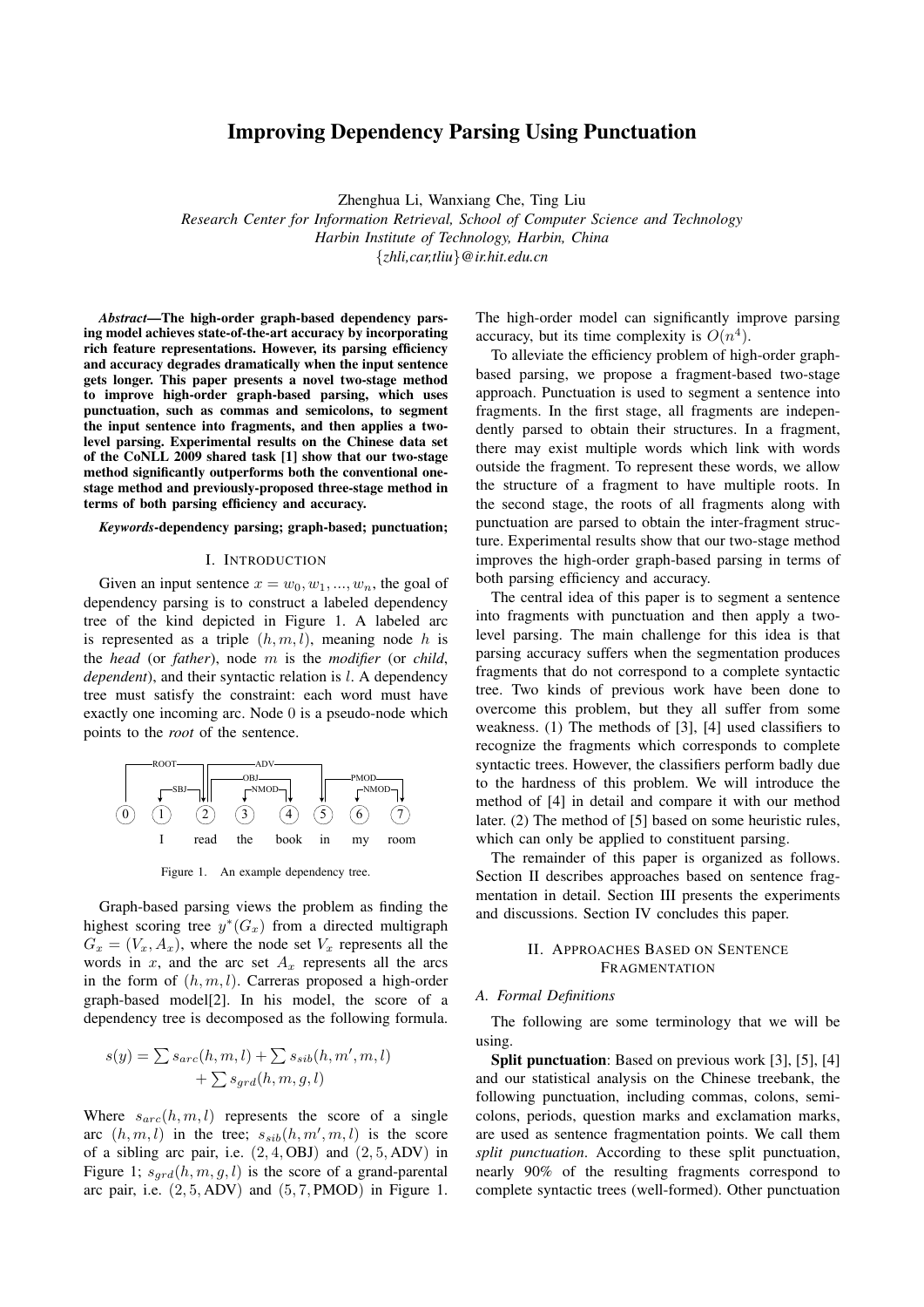

Figure 2. An example sentence and its dependency tree taken from the development set. The translation is "It is estimated that the trade growth rate is 8% this year, and will decrease to 6% next year." The shaded nodes indicate sub-roots.

marks, such as quotation and pause marks, are not used, as they do not have this characteristic.

Fragment: A sentence is segmented into several parts according to split punctuation. Each part is called a fragment. As shown in Figure 2-(a), two fragments, i.e. nodes 1-7 and nodes 9-12, are produced.

Sub-root: If a node in a fragment depends on a node (father) outside the fragment, or has a *descendant* (child, grandchild, or further) outside the fragment, it is called a *sub-root* of the fragment. The former case is called *type 1*, such as node 1 and 11 in Figure 2-(a). The latter case is called *type 2*, such as node 6.

Well-formed Fragment (abbreviated as *WF* later): A fragment which contains only one sub-root, e.g., the second fragment in Figure 2-(a), is called a WF. The syntactic structure of a WF is complete, meaning that it contains all modifiers and heads of all words in the fragment, except for the sub-root.

Ill-formed Fragment (*IF*): A fragment which contains more than one sub-roots, e.g., the first fragment in Figure 2-(a), is called an IF.

### *B. The Three-stage Approach*

The method of [4] was originally designed for constituent parsing. We make minor modifications when applying it to dependency parsing.

Stage 1: IF-WF classification Each fragment in the sentence is classified as an IF or a WF.

Stage 2: parsing WFs All WFs in the sentence are independently parsed. Figure 2-(b) shows the resulting structure of the WF in Figure 2-(a). According to our definition of WFs, the syntactic structure has one root node, which corresponds to the sub-root of the WF.

Stage 3: parsing the sentence Since all WFs' structures are obtained, we only need to parse the pseudosentence, which contains IFs' nodes, WFs' sub-roots, and split punctuation, as shown in Figure 2-(c).

# *C. Our Two-stage Approach*

Our two-stage method avoids the IF-WF classification of the three-stage method, and tries to find those words that link with words outside the fragment during the firststage parsing.

Stage 1: parsing fragments All fragments in the input sentence are independently parsed. The resulting structures are shown in Figure 2-(b) and (d). The syntactic structure of a fragment may contain multiple root nodes. The root nodes represent the sub-roots of the fragment.

Stage 2: parsing the sentence Since the structures of all fragments are obtained, we only need to parse the sub-roots of all fragments and split-punctuation, as shown in Figure 2-(e).

### III. EXPERIMENTS AND DISCUSSIONS

We use the Chinese data set in the CoNLL 2009 shared task [1]. The main reason why we choose Chinese treebank is that the average use of commas per sentence is more frequent in Chinese than other languages such as English [3]. We use two standard evaluation metrics in dependency parsing community. LAS, short for labeled attachment score, means the percentage of words which are given the correct head with the correct label. UAS, short for unlabeled attachment score, means the percentage of words which are given the correct head without considering the label. Dan Bikel's randomized parsing evaluation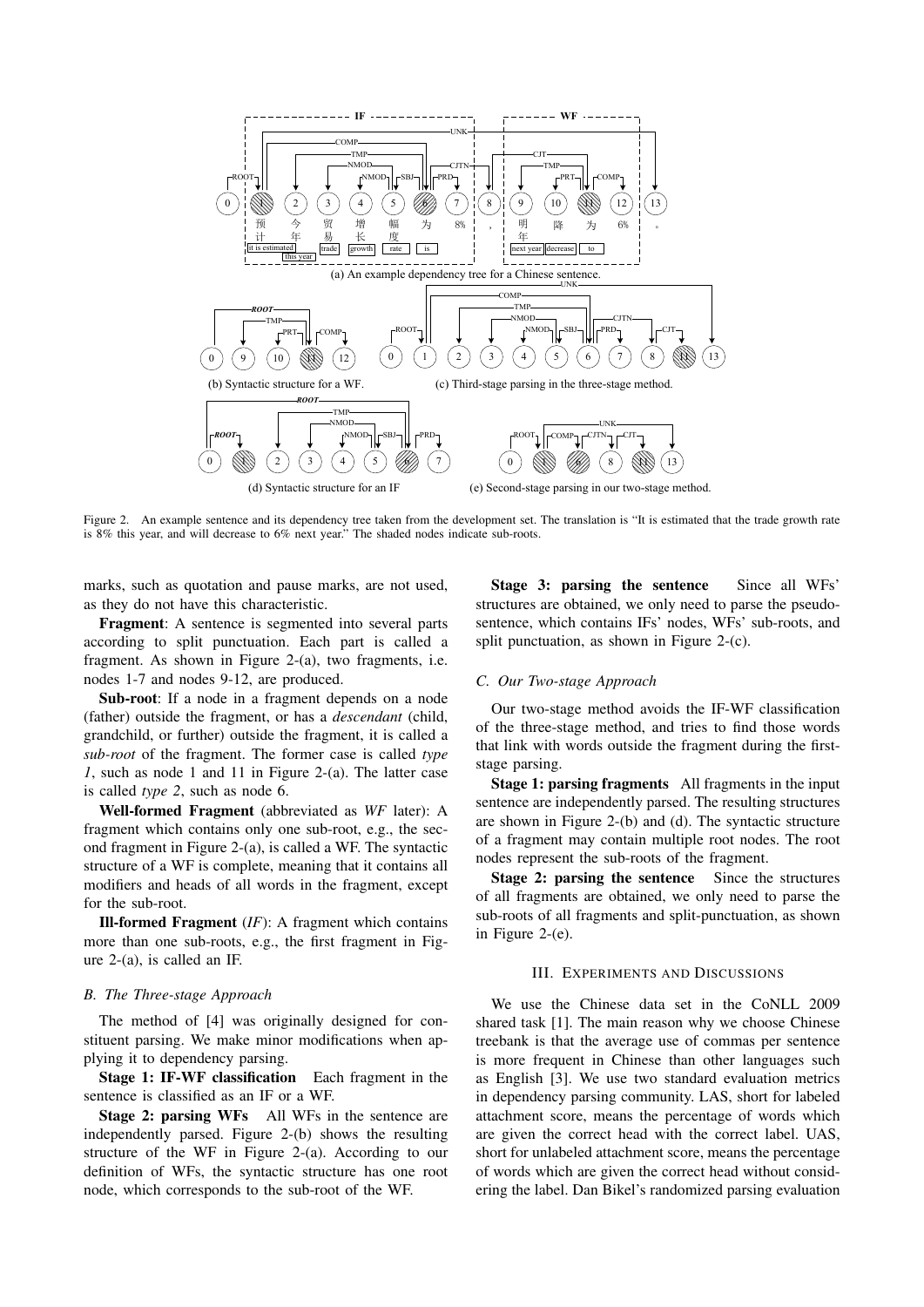Table I STATISTICS OF DIFFERENT STRUCTURES AFTER SENTENCE FRAGMENTATION WITH SPLIT PUNCTUATION.

| Data set | Sent  | Frag                   | WF    |        | Sub-root   Sub-root#2 |
|----------|-------|------------------------|-------|--------|-----------------------|
| Train    |       | $22,277$ 66,111 58,172 |       | 76,989 | 3,512                 |
| Dev      | 1.762 | 5,204                  | 4.556 | 6,105  | 317                   |
| Test     | 2.556 | 7.724                  | 6.844 | 8.912  | 407                   |

Table II PERFORMANCE OF THE MAXIMUM ENTROPY-BASED IF-WF CLASSIFIER ON THE TEST SET.

| ΙF     |           | WF    |                  | Total    |
|--------|-----------|-------|------------------|----------|
| Recall | Precision |       | Recall Precision | Accuracy |
| 46.4%  | 28.1%     | 84.8% | 92.5%            | 80.4%    |

comparator<sup>1</sup> is used to do significant test.

#### *A. Sentences Fragmentation with Split Punctuation*

Table I shows the number of different structures after segmenting sentences into fragments with split punctuation. Each sentence produces about 3.0 fragments on average. Nearly 90% of the fragments are WFs. About 4.6% of the sub-roots belongs to type 2 (sub-root#2).

### *B. The Three-stage Approach*

A maximum entropy-based classifier is trained for the IF-WF classification problem [6]. The input to the classifier is a sentence with PoS tags and a fragment's index range. The classifier needs to judge whether the fragment is a WF or an IF. Feature selection and parameter setting are made on the development set. Table II shows the performance of the classifier. We see that the IFs' recall is only 46.4%, which means nearly half of IFs are misclassified as WFs. This will certainly hurt parsing accuracy of subsequent stages. Meanwhile, the IFs' precision is only 28.1%, so nearly 70% of the IFs recognized by the classifier are actually WFs. This will affect parsing efficiency of subsequent stages.

In the second stage, we need to parse all WFs recognized in the first stage, and get their syntactic structures like Figure 2-(b). To do so, we extract all WFs' partial syntactic structures from the training set. Then, we convert the structures into the form like Figure 2-(b) by letting the sub-root depend on the pseudo-node 0 with label "ROOT". Finally, we train a parser on these converted structures, which is called *WF-parser*. WF-parser is used to parse all WFs recognized in the first stage. The root node of the resulting structure are treated as the sub-root.

In the third stage, we need to parse the pseudo-sentence comprising the nodes of IFs, sub-roots of WFs and split punctuation. We train a parser on the structures of the original training set like Figure 2-(a), which is called *ALLparser*.

Table III PARSING ACCURACY OF THE THREE-STAGE METHOD WITH DIFFERENT SETTING ON THE TEST SET.

| IF-WF classification setting $ LAS(\%) USA(\%)$ |       |       |
|-------------------------------------------------|-------|-------|
| WF-gold                                         | 76.45 | 81.62 |
| WF-classifier                                   | 75.87 | 80.97 |
| WF-all                                          | 75.61 | 80.48 |

Table IV PERFORMANCE OF THE FIRST-STAGE PARSING WITH RESPECT TO SUB-ROOTS.

|                                  |       |       |                   | Gold   System   Correct   Recall   Precision |
|----------------------------------|-------|-------|-------------------|----------------------------------------------|
| Sub-root                         | 8,912 | 8.527 |                   | $7.251 \,   \, 81.4\% \,   \, 85.0\%$        |
| $\vert$ Sub-root#1 $\vert$ 8,505 |       |       | 7,144   84.0%     |                                              |
| $Sub-root#2$                     | 407   |       | $107 \mid 26.3\%$ |                                              |

The results of the second and third stages are combined to form the complete structure of the input sentence. Table III shows the evaluation results on the test set. To establish the effect of errors arising during IF-WF classification, we use three test settings: all the WFs are correctly recognized (*WF-gold*); all the WFs are predicted by the classifier in the first stage (*WF-classifier*); all the fragments are treated as WFs (*WF-all*). WF-gold shows the upper bound on parsing accuracy of the three-stage method. WF-all shows the lower bound. We can see that the IF-WF classification significantly decreases parsing accuracy by 0.58% on LAS and 0.65% on UAS.

### *C. Our Two-stage Approach*

In the first stage, we need to parse all the fragments in the input sentence, and get their syntactic structures like Figure 2-(b) and (d). To do so, we extract all fragments' partial structures from the training set. Then we convert these structures into those in Figure 2-(b) and (d) by letting the sub-roots of a fragment depend on the pseudo-node 0 with label "ROOT". Finally, we train a parser on these converted structures, which is called *FRG-parser*. FRGparser is used to parse all the fragments in the sentence. The root nodes of the resulting structure are treated as the sub-roots of the corresponding fragment.

As the sub-roots produced in this stage will be the input for the second-stage parsing, the recall and precision of the sub-roots are presented in Table IV. In the "sub-root#1" and "sub-root#2" rows, we evaluate the recall of sub-roots of type 1 and type 2. We can see that FRG-parser performs badly on sub-roots of type 2, missing 300 of 407. Subroots of type 2 are difficult to find for FRG-parser. The first reason is that the training structures only contain a small number of them. The second reason is sub-roots of type 2 actually depend on nodes in the same fragment, so it is difficult for FRG-parser to prefer letting them be root nodes. Fortunately, they are in the tiny minority, so parsing accuracy of our two-stage method is only slightly affected.

<sup>1</sup>http://www.cis.upenn.edu/˜bikel/software.html